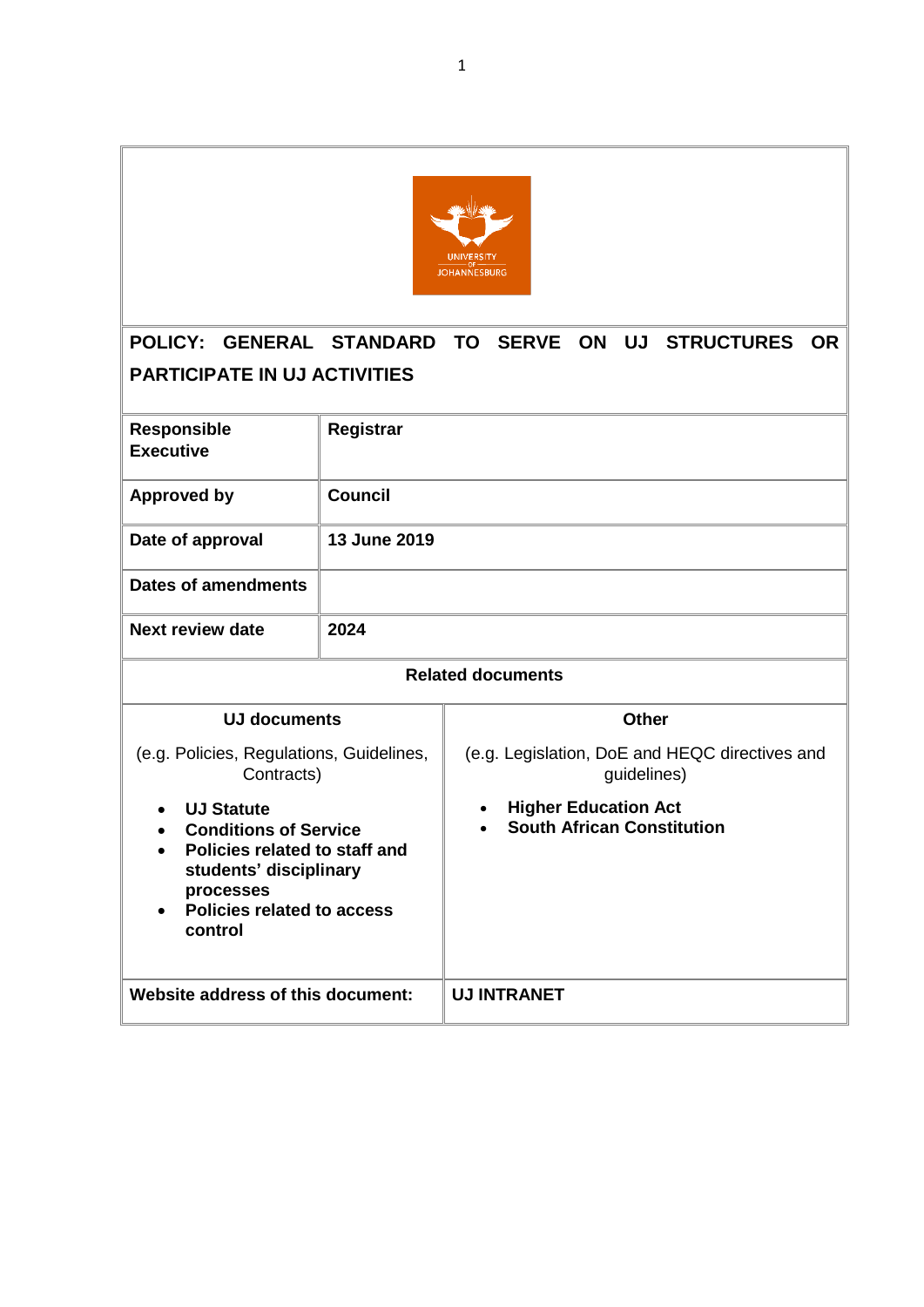#### **1 Preamble**

- 1.1 As a public higher education institution committed to the values which underlie an open and democratic society based on human dignity, equality and freedom, the University of Johannesburg must achieve and maintain a high level of public trust and respect. This trust and respect can be attained and sustained only if those who serve on the University's structures and who participate in its activities comply with, and continue to comply with, the high standards of honesty, integrity and good standing commensurate with the University's vision, mission and values.
- 1.2 In pursuit of its vision of being an international university of choice, anchored in Africa, dynamically shaping the future, the University recognises that the conduct of those who serve on the University's structures and participate in its activities, is measured against existing norms and standards which include:
	- the South African Constitution, especially the Bill of Rights contained in Chapter 2, and other relevant Law;
	- the University's vision, mission, values and strategic objectives;
	- codes of conduct and all other applicable rules, regulations, policies, practices and procedures of the University that govern the relations between the University and those who serve on its structures and participate in its activities;
	- various policies of the University that deal with the principles, procedures, and practices of conflict resolution, for example the policy on whistleblowing;
	- institutional autonomy and freedom of speech (including academic freedom).
- 1.3.1 The University provides a uniform framework for a General Standard required from those who serve on its structures and participate in its activities.

## **2 PURPOSE OF THE POLICY**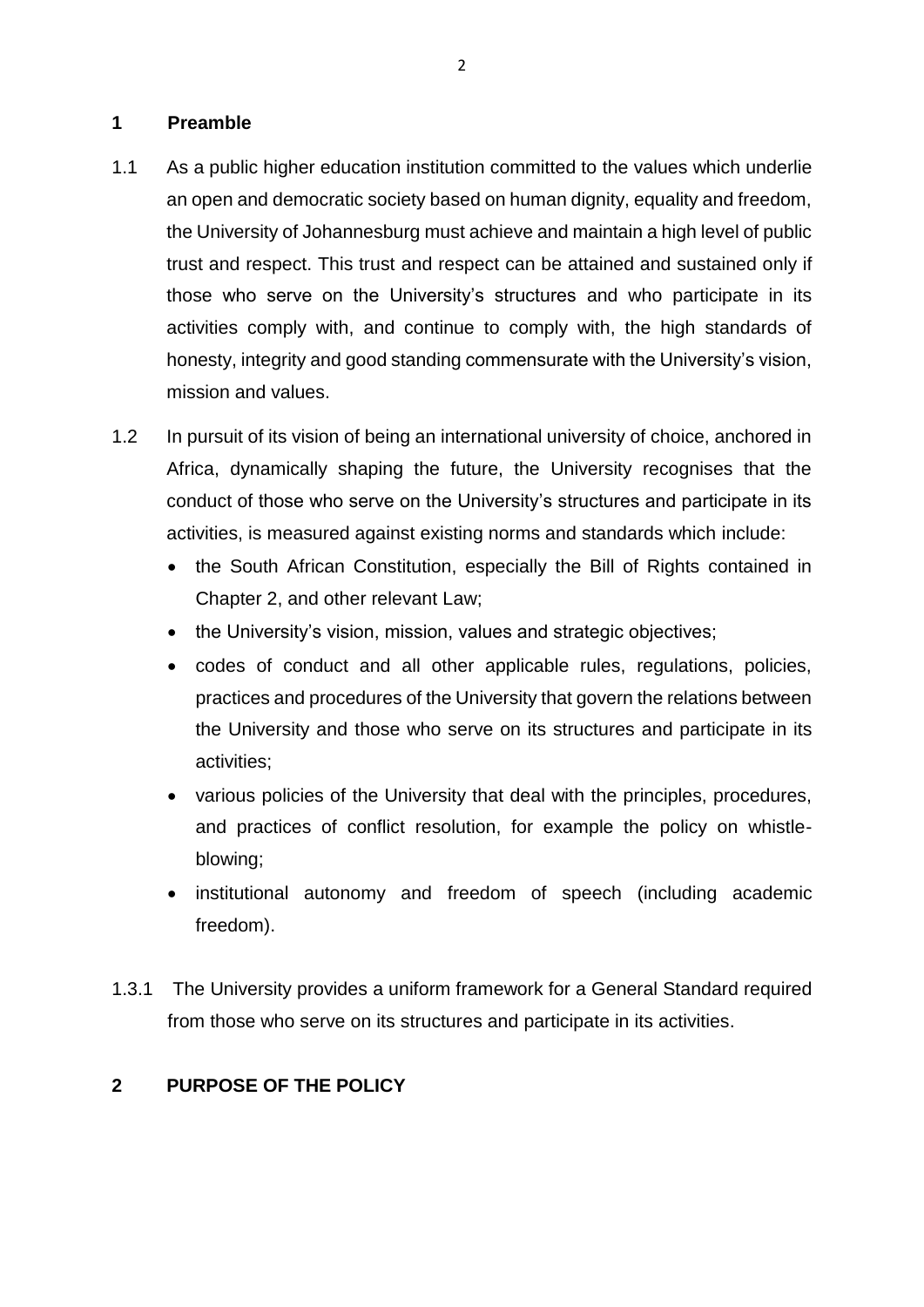- 2.1 In carrying out its statutory duty to govern the University, the purpose of this Policy is to record and publish the General Standard required by Council from those who serve on the University's structures or participate in its activities.
- 2.2 The Policy upholds the Constitution, other Law, and international best practice applicable to the Policy.

#### **3 POLICY OBJECTIVES**

The objectives of the Policy are to create:

- 3.1 uniform guidelines regarding the General Standard with which those who serve on the University's structures or participate in its activities must comply with a view –
- 3.1.1 to recognise the rights and freedoms of those who serve or seek to serve on University structures, or participate or seek to participate in the University's activities, including the rights and freedoms which are guaranteed by the Constitution;
- 3.1.2 to seek to uphold the rights and freedoms of those who serve or seek to serve on University structures, or participate or seek to participate in its activities to the greatest extent possible, and to strike the appropriate balance, where necessary, between the enjoyment of those rights and freedoms with, amongst others, the rights and freedoms of the University and others;
- 3.1.3 to provide transparency in connection with the principles adopted by the University to guide decisions of decision-makers relating to the issues it covers with the aim of reaching consistent, reasonable and rational decisions;
- 3.1.4 to inform those who serve or seek to serve on University structures, or participate or seek to participate in the University's activities of the principles adopted by the University;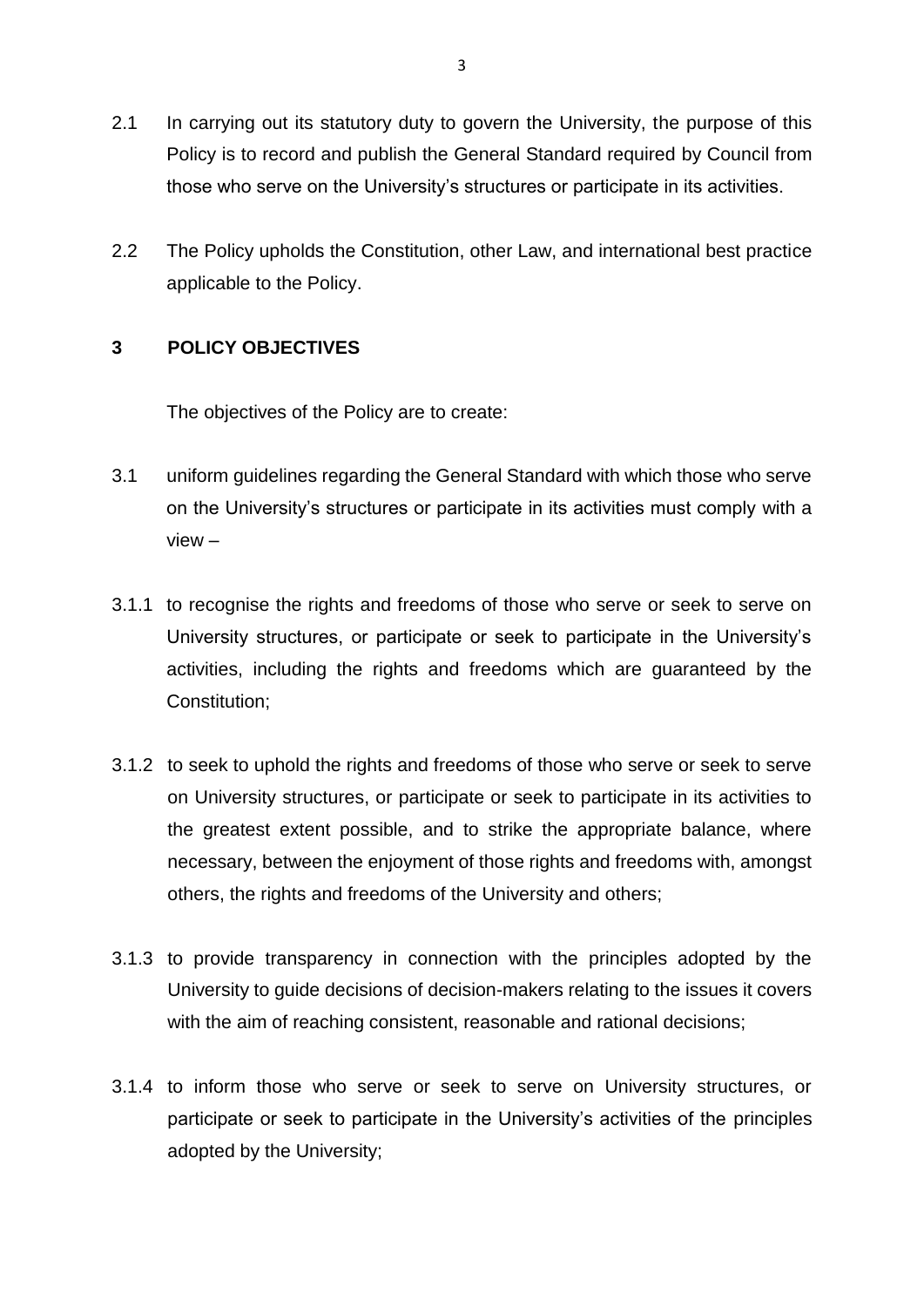3.1.5 to prevent or reduce the risk of  $-$ 

- (a) the University suffering harm or reputational damage, and
- (b) the University or others suffering harm, injury or damages.
- 3.1.6 To provide a procedural framework to consider and making findings about the compliance of persons who serve on the University's structures or participate in its activities.

#### **4. SCOPE**

- 4.1 The Policy applies to all those who serve on the University's structures and participates in its activities.
- 4.2 The University does not seek to apply the Policy with a view to regulate or interfere with the attendance at events of the University by persons who attend events of the University without active participation in them, except where such attendance causes or is likely to cause harm to the University or others.
- 4.3 The Policy does not detract from the requirements to serve as members of structures or participate in events as provided for beyond the provisions of the Policy, for example in the Law or other rules, regulations, codes of conduct, policies, procedures and practices of the University.

#### **5. DEFINITIONS**

5.1 For purposes of this Policy, unless otherwise stated or the context indicates otherwise, the following abbreviations and terms will bear the following meaning and other grammatical forms of the terms have corresponding meanings:

| $5.1.1$ Activity |  | An official activity or event of the University |
|------------------|--|-------------------------------------------------|
|------------------|--|-------------------------------------------------|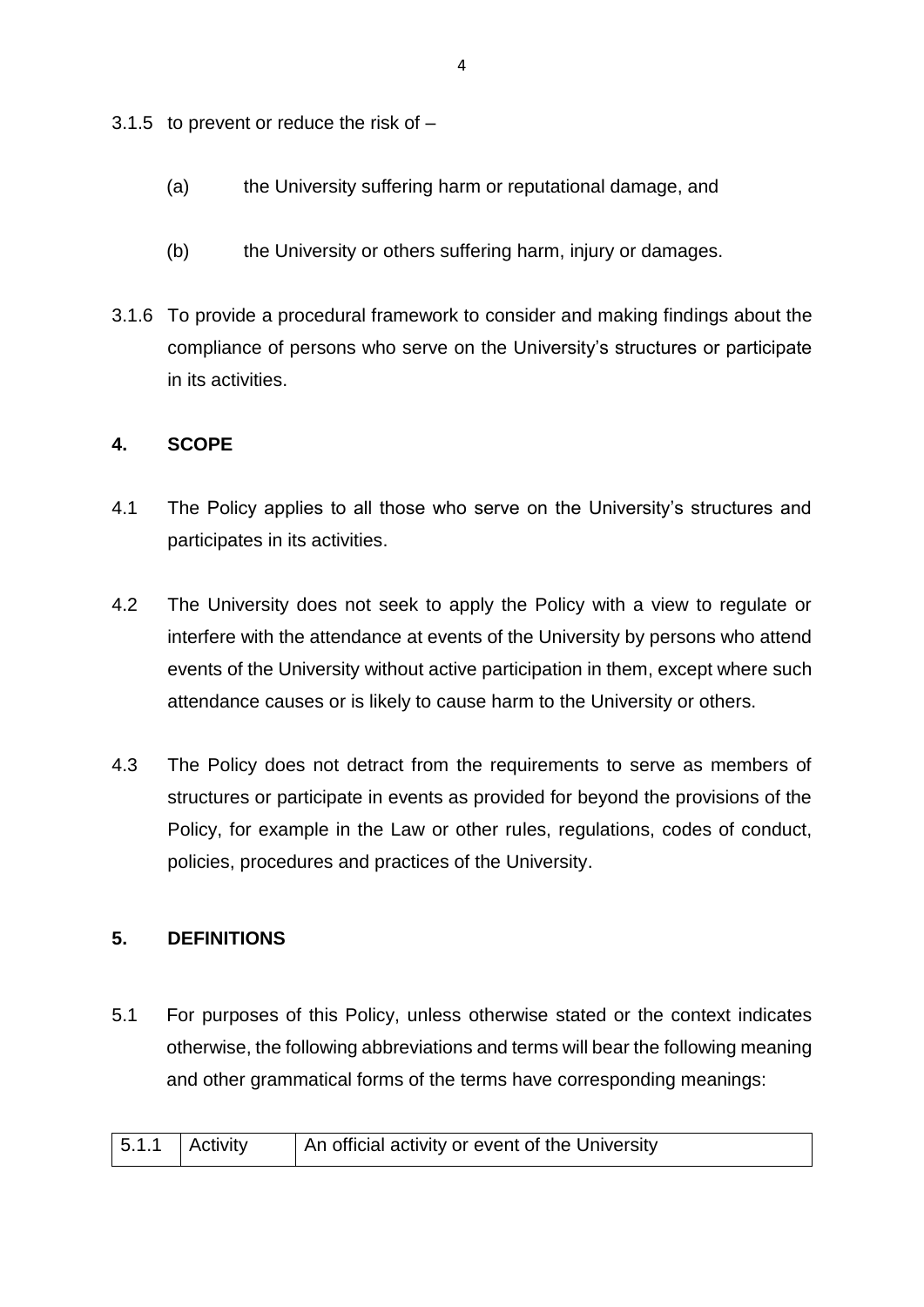| 5.1.2  | Conduct           | An act (commission) or omission, and includes behaviour           |  |  |
|--------|-------------------|-------------------------------------------------------------------|--|--|
| 5.1.3  | Constitution      | The Constitution of the Republic of South Africa, 1996            |  |  |
| 5.1.4  | Council           | The Council of the University                                     |  |  |
| 5.1.5  | General           | A standard of honesty, integrity and good standing                |  |  |
|        | Standard          | commensurate with the University's vision, mission and            |  |  |
|        |                   | values as a South African public higher education institution     |  |  |
|        |                   | which must achieve and maintain a high level of public trust      |  |  |
|        |                   | and respect                                                       |  |  |
| 5.1.6  | Law               | Any law of general application including the Constitution,        |  |  |
|        |                   | common law and any statute, decree, treaty, regulation,           |  |  |
|        |                   | directive, ordinance, by-law, order or any other enactment of     |  |  |
|        |                   | legislative measure of government (including national,            |  |  |
|        |                   | provincial and local government), statutory or regulatory body    |  |  |
|        |                   | that has the force of law, including the UJ Institutional Statute |  |  |
| 5.1.7  | Person            | A natural person who serves, or has been nominated to             |  |  |
|        |                   | serve, in any structure, or participates or seeks to participate  |  |  |
|        |                   | in any activity                                                   |  |  |
| 5.1.8  | Policy            | Policy: General Standard to Serve on UJ Structures or             |  |  |
|        |                   | Participate in UJ Activities                                      |  |  |
| 5.1.9  | <b>Structure</b>  | A formal or informal structure of the University                  |  |  |
| 5.1.10 | <b>University</b> | University of Johannesburg                                        |  |  |

### **6 COMPLIANCE WITH GENERAL STANDARD**

- 6.1 Persons must comply with the General Standard.
- 6.2 Whilst Clause 6.3 provides examples of factors which may be considered when determining a Person's compliance with the General Standard, each case must be determined on its own merits and the weight, if any, accorded to a particular factor, must be determined having regard to all relevant factors, including:
- 6.2.1 The extent to which the conduct speaks to a Person's compliance with the General Standard;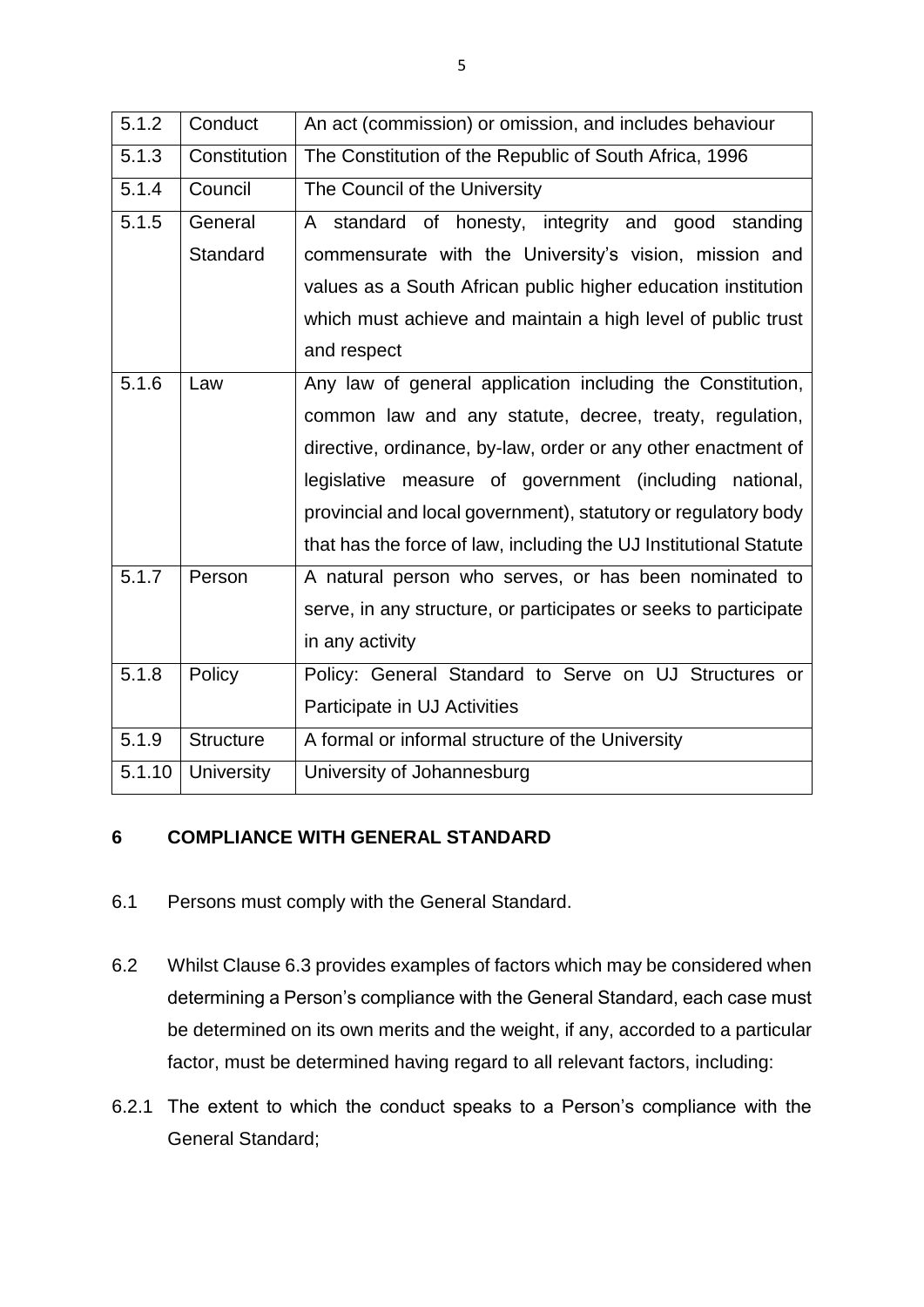- 6.2.2 the seriousness of a Person's conduct that has or could potentially have a negative impact on a person's compliance with the General Standard;
- 6.2.3 the surrounding circumstances to the conduct that has or could potentially have a negative impact on a person's compliance with the General Standard;
- 6.2.4 the relevance of such conduct that has or could potentially have a negative impact on the Persons' compliance with the General Standard, to the duties that are or are to be performed and the responsibilities that are or are to be assumed by that Person;
- 6.2.5 the passage of time since the occurrence of the conduct that had a negative impact on the person's compliance with the General Standard;
- 6.2.6 the explanation by the Person of the conduct concerned; and
- 6.2.7 evidence of the Person's rehabilitation in respect to the conduct.
- 6.3 Without limiting the generality of the General Standard, but subject to determining the weight thereof (if any) in terms of Clause 6.2, including the extent to which it speaks to a Person's honesty, integrity and good standing, the following factors detract from a Person's meeting the General Standard:
- 6.3.1 Where the Person has been found guilty (and that finding has not been expunged) in any criminal proceedings by a court under any law in any jurisdiction. It particularly detracts from meeting the General Standard if the Person has been found guilty of an offence involving dishonesty and a penalty of imprisonment without option of a fine, or a significant fine, was imposed.
- 6.3.2 Where the Person has been the subject of any adverse finding or any settlement in civil proceedings in any jurisdiction. It particularly detracts from meeting the General Standard if the finding or settlement arose from a Person's dishonesty, theft, fraud, forgery, utterance of a forged document, perjury,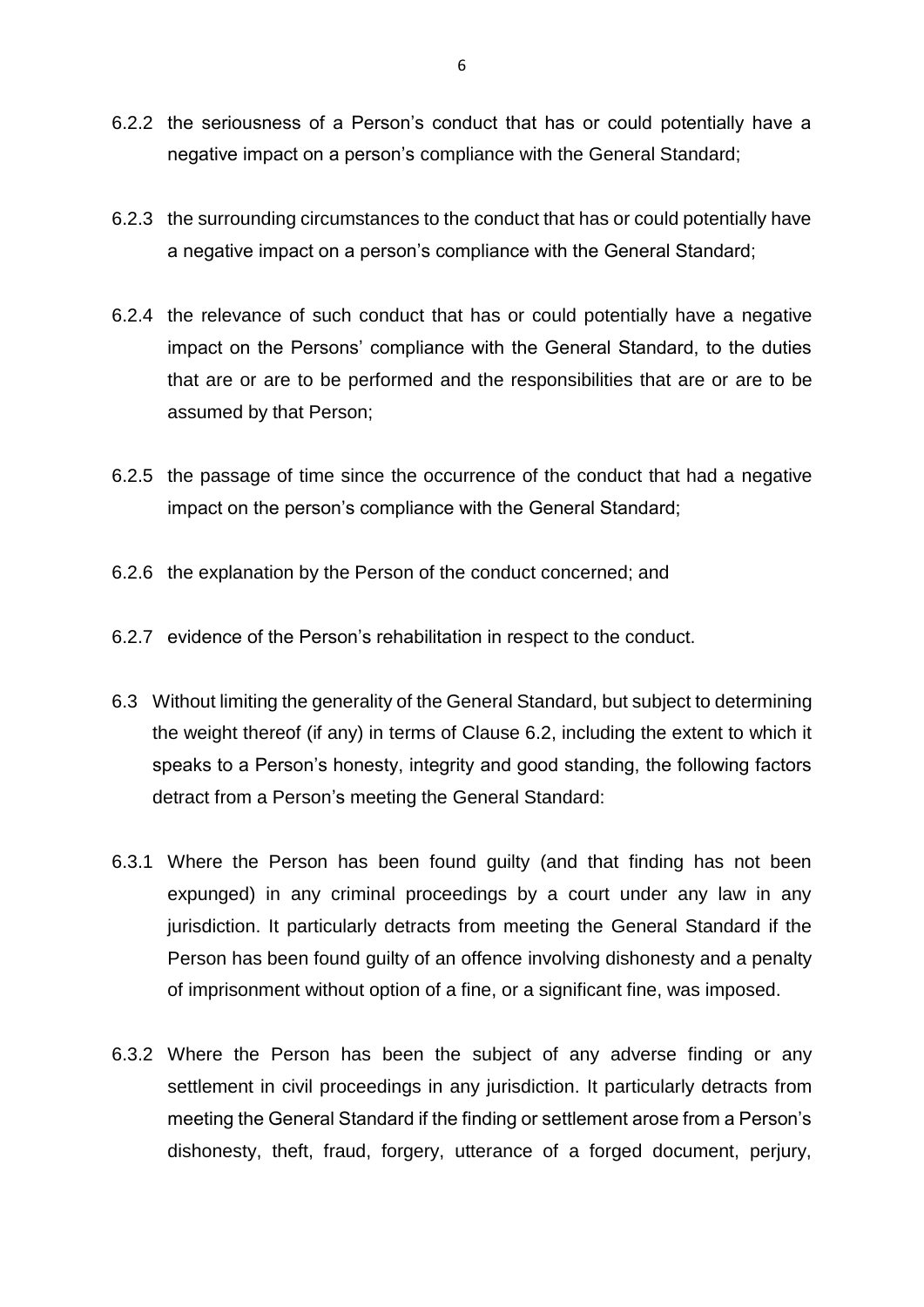breach of fiduciary duty, misrepresentation, corrupt activities, or dishonourable, unprofessional or corrupt conduct.

- 6.3.3 Where the Person has been the subject of, or interviewed during, any existing or previous investigation or disciplinary proceedings. It particularly detracts from meeting the General Standard where a person has been found guilty of an offence or transgression by the University or any other higher education institution, any regulatory authority, professional body, or government body or agency.
- 6.3.4 Where the Person is or has been the subject of any proceedings of a disciplinary or criminal nature or has been notified of any potential proceedings or any investigation which might lead to those proceedings.
- 6.3.5 Where the Person has been involved with a company, partnership or other entity that has been refused registration, authorisation, membership or a licence to carry out a trade, business or profession, or has had that registration, authorisation, membership or licence revoked, withdrawn or terminated, or has been expelled by a regulatory or government body.
- 6.3.6 Where, as a result of the removal of the relevant licence, registration or other authority, the Person has been refused the right to carry on a trade, business or profession requiring a licence, registration or other authority.
- 6.3.7 Where the Person has been a director, partner, or concerned in the management of a business that has gone into insolvency, liquidation or business rescue while the Person was connected with that organisation or within one year of that connection.
- 6.3.8 Where the Person, or any business with which the Person has been involved, has been investigated, disciplined, censured or suspended or criticised by a regulatory or professional body, a court or tribunal, whether publicly or privately.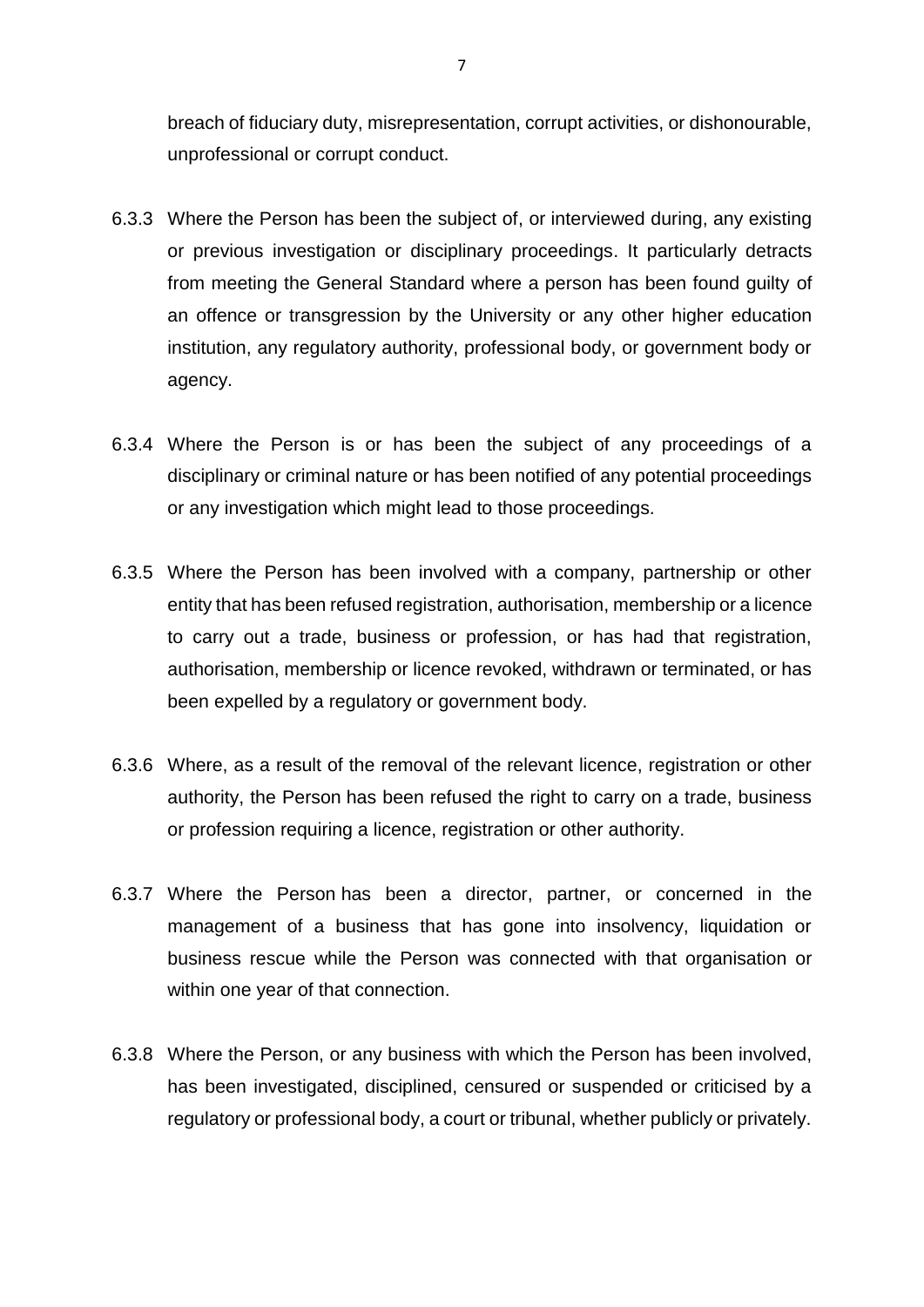- 6.3.9 Where the Person has been asked to resign, and did resign, from employment or from a position of trust, fiduciary appointment or similar.
- 6.3.10 Where the Person has been suspended, dismissed or disqualified from acting as a director, from a position of trust, fiduciary appointment or similar, or from acting in any managerial capacity.
- 6.3.11 Where in the past the Person has not been candid and truthful in all dealings with any regulatory or other body and where the Person has not demonstrated a readiness and willingness to comply with the requirements and standards of a code of conduct or other legal, regulatory and professional requirements and standards.
- 6.3.12 Where a Person has been denied registration or membership of any professional body or has had that registration or membership revoked, withdrawn or terminated by a professional body.
- 6.3.13 Where a Person's conduct was, or there is a likelihood of conduct to be, harmful, detrimental or injurious to the University, its image, brand, and reputation or the University's relationships with others or groups.
- 6.3.14 Where a Person's conduct was, or there is a likelihood of conduct to be, harmful, detrimental or injurious to the University or others.
- 6.3.15 Access to the University's premises or activities by Persons who were found not to meet the General Standard are regulated by the University's Access Control Policy and the Law.

#### **PROCEDURAL MATTERS**

7.1 If the Registrar has reasonable grounds to believe that a Person who serves or seeks to serve on a structure of the University, or participates or seeks to participate in an activity, does not comply with the General Standard, the matter must be referred to as follows: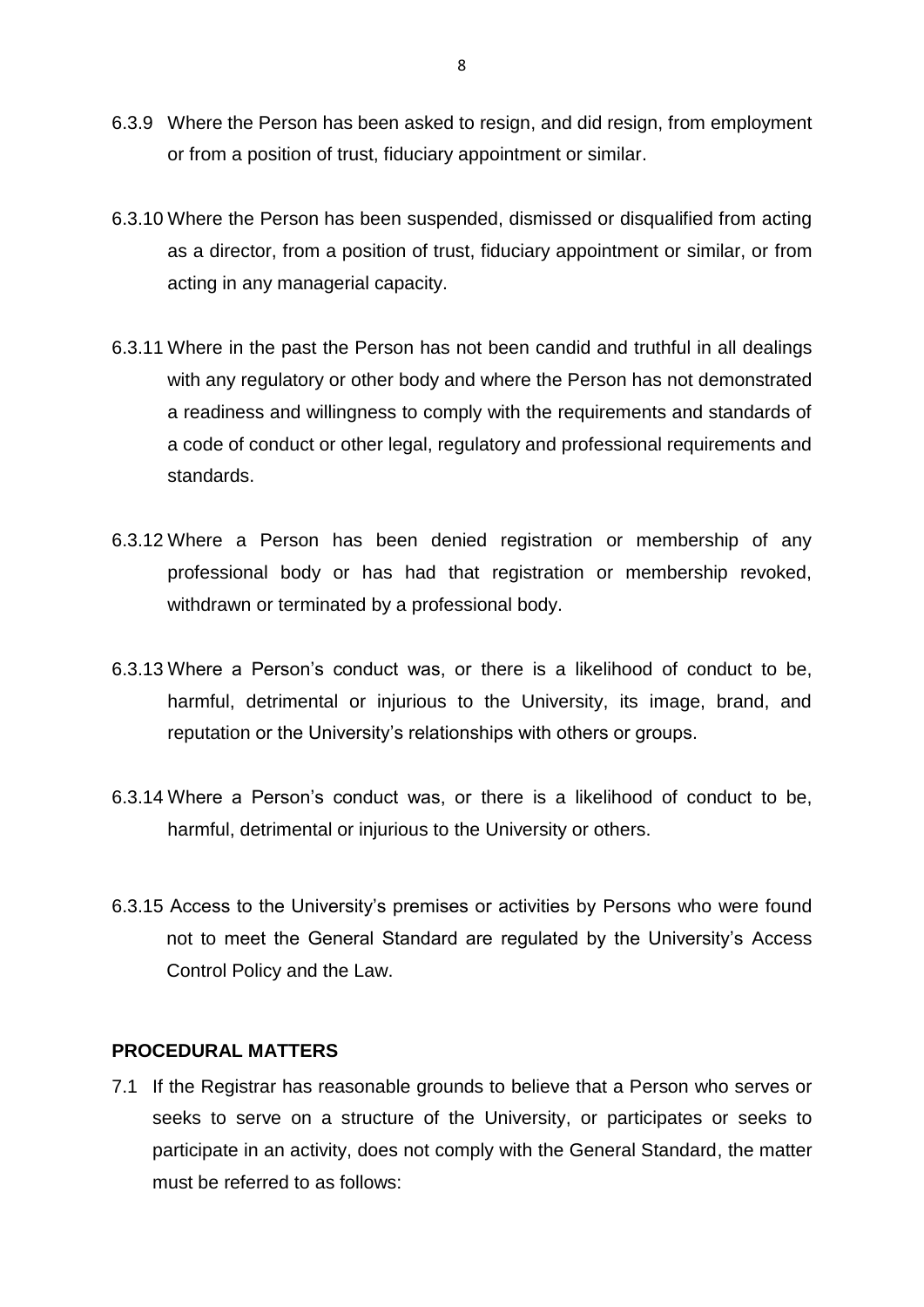- 7.1.1 Council, structures approved by Council or accountable to Council, and Council activities: The Chair of Council, dependent on whether the Chair has a conflict of interest in the matter, the matter is referred to the members of the Executive Committee of Council who do not have a conflict of interest in the matter.
- 7.1.2 All other structures and activities: The Vice Chancellor, dependent on whether the Vice Chancellor has a conflict of interest in the matter, the matter is referred to the members of the Management Executive Committee who do not have a conflict of interest in the matter.
- 7.2 The Chair of Council or the Executive Committee of Council (in the instance of 7.1.1) and Vice Chancellor or the Management Executive Committee (in the instance of 7.1.2) may refer the matter to any existing internal structure of the University, or an *ad hoc* committee as determined by them, to consider and make a finding on the matter.
- 7.3 The format and the procedure to be followed in considering the matter and making a finding must be determined by the Chair of this internal structure or committee with due regard to the Promotion of Administrative Justice Act 3 of 2000, substantive fairness and the circumstances of the case.
- 7.4 If the internal structure or committee determines that a Person does not comply with the General Standard, it may direct that the Person may not serve on a structure or participate in activities, provided that:
- 7.4.1 It may limit the enforcement of its finding to a particular structure or activity;
- 7.4.2 It may determine the period for which its finding will be enforced;
- 7.4.3 It may suspend the enforcement of its finding subject to conditions it may impose.

#### **8 APPEAL**

The finding of the internal substructure or committee is final and binding and there is no further internal remedy available to a person following such finding.